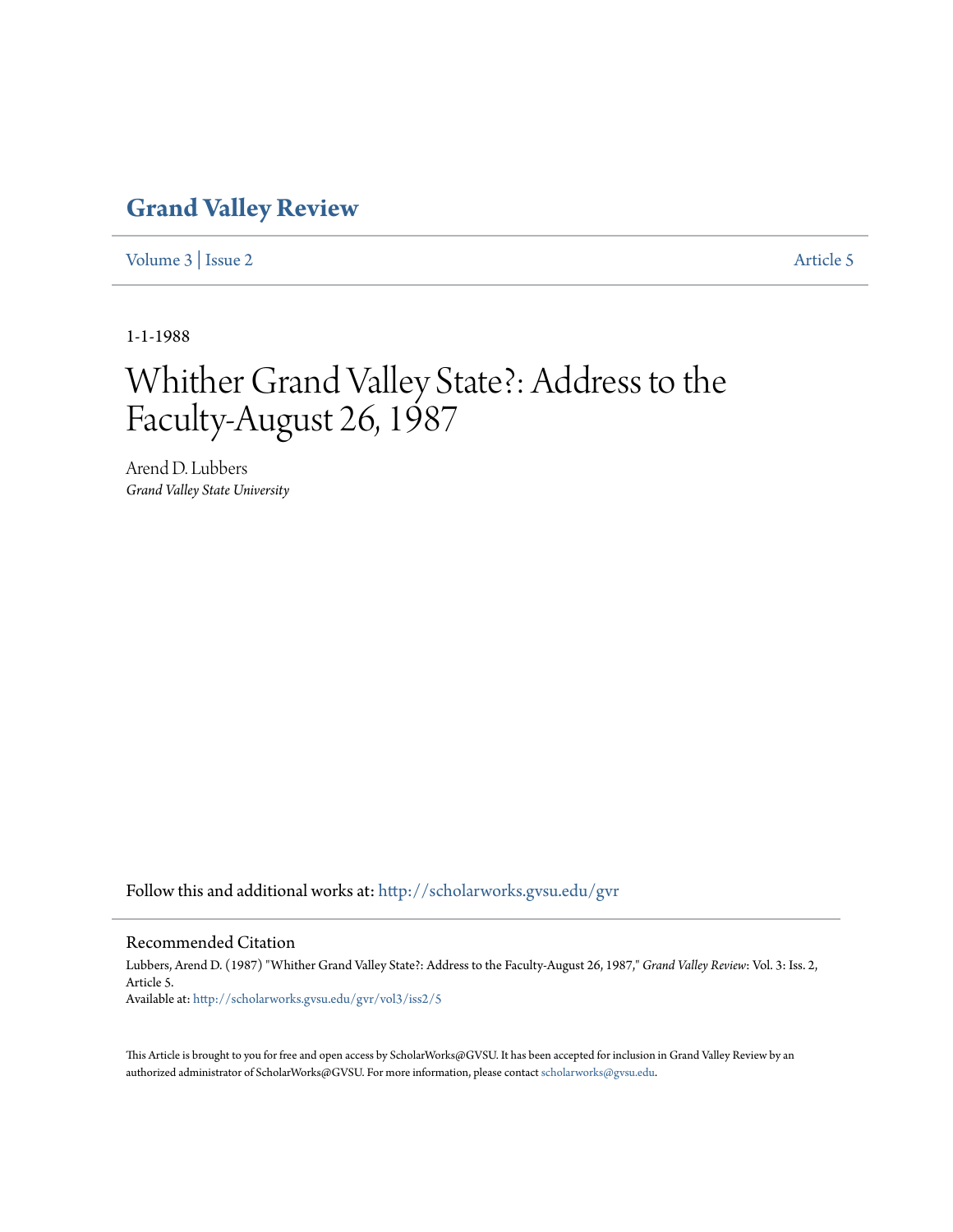AREND D. LUBBERS

## **Whither Grand Valley State? Address to the Faculty-August** 26, **1987**

For some time I have given thought to the single most important challenge we have to make Grand Valley successful in the future. I have come to the conclusion that the degree of our success depends on our ability to integrate the Allendale and Grand Rapids campuses. Though our situation next year will be different from the confederation of colleges that existed a few years ago, I have a concern that boundaries of thought and style could separate the two campuses just as they did the colleges of yesterday. Grand Valley might be two separate institutions under one name with a few administrative units in common. Can this be avoided? Should this be avoided? The answers, in my opinion, are a qualified no, but by the time my opinion is explained it may appear that the answers are a qualified yes. I suppose there is little difference between a qualified no and a qualified yes.

In my vision for the Allendale campus I see an undergraduate college, largely residential, with most students in the traditional college age range, doing traditionally at college what eighteen to twenty-two year olds have been doing for generations. I see an enrollment stabilized between 5,000 and 6,000 students, mostly from Michigan, but with a slightly larger percentage from other states and nations than we have presently. As the improved academic reputation of the Allendale campus spreads, the admissions requirements rise as they have the past two years. I see Allendale as a strong liberal arts center with excellent and more numerous professional programs than most liberal arts colleges, yet in fact being a slightly larger version of a liberal arts college of high quality. In our setting with high standards for admission, and a strong tradition in undergraduate teaching, I see us as an alternative for many who will choose Grand Valley instead of a private liberal arts college, and for those who will choose us over a large state university.

In my vision for the Grand Rapids campus I see graduate students enrolling in professional programs designed to assist them to maintain and improve the quality of life in our region. I see our professors engaged in research, at times collaborating with professors from other universities, so that in west Michigan there is the kind and level of research that attracts and keeps the best people and their enterprises because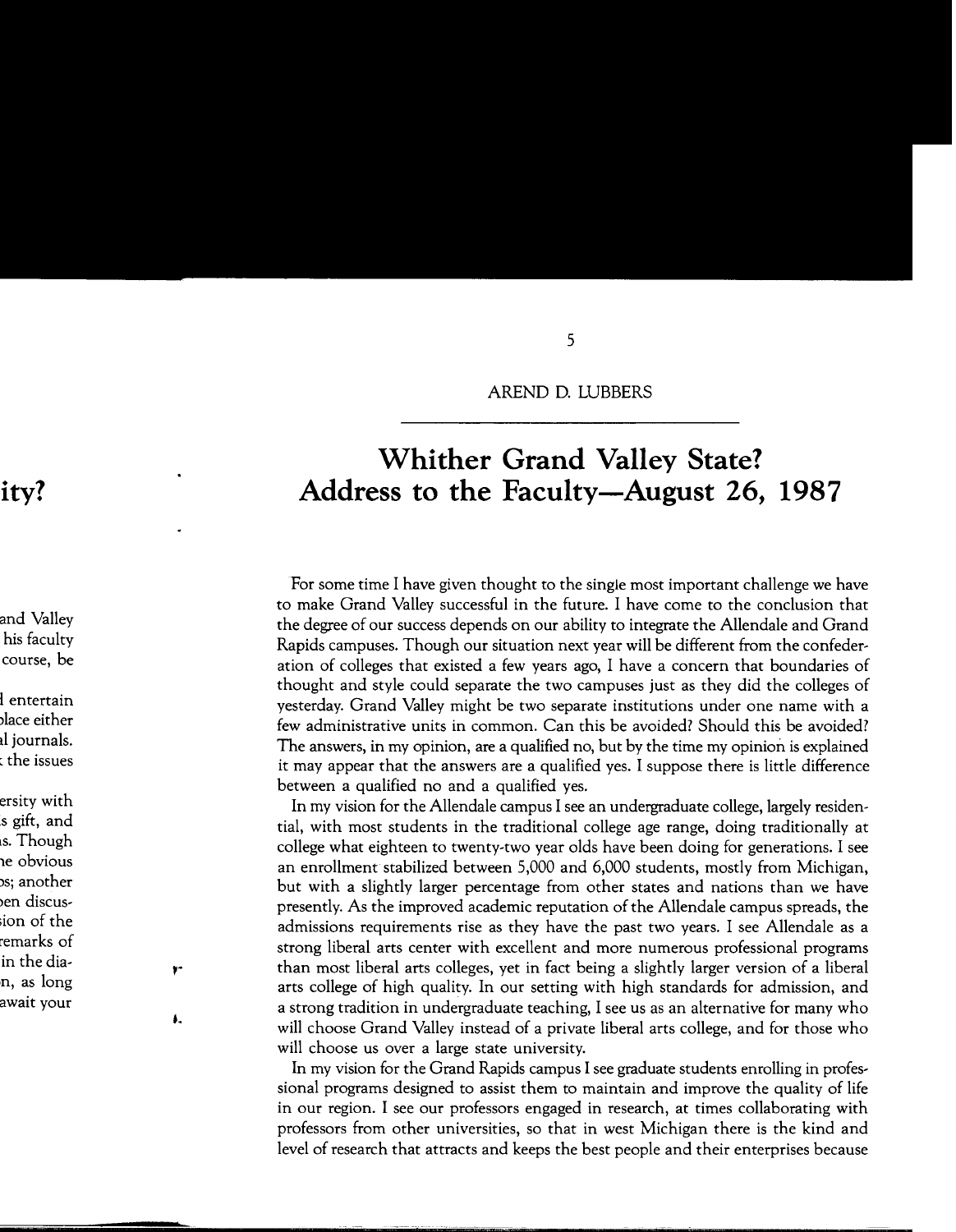the future is being discovered and planned for here in Grand Rapids. I see courses and conferences for employed people, for students who transfer from Grand Rapids Junior College, who need to be in the city. I see telecourses developing, and new ways found for television to be helpful to more people. I see regional industry, health care and government organizations finding an educational home on our Grand Rapids campus. In modern America each region that has a city at its core needs a blend of research, graduate education, undergraduate continuing education, telecommunications, consulting services, and access to a significant library to survive as a desirable place to live. Grand Valley can be the blender. Some of the work may transcend its regional origin in significance, but its origin will be in service to the region. On the Grand Rapids Campus I see enrollment determined by what is happening in west Michigan, by our competition, and by the resources we secure to do the job.

I have described two campuses, each with distinctive functions. I believe the functions I have described are legitimate, even essential for an institution sponsored by the state and located in a region with the characteristics found in west Michigan. The major test for those of us who comprise the faculty and staff is whether or not enough of us will endorse enthusiastically the role of each campus, and accept the responsibility when necessary to operate in both places.

A successful residential undergraduate college tends to be characterized by the following:

- 1) Professors who emphasize teaching.
- 2) Professors and staff who are available to students for discussion, counselling, and sociability outside the classroom.
- 3) Faculty and staff who have concern for the personal values and their development in their undergraduate students.
- 4) Faculty and staff who participate in the establishment and activities of extracurricular academic, social, and athletic groups.
- 5) Faculty and staff who participate in the governance organizations that set both academic standards and the tone for the college community.
- A successful urban, regional university is characterized by:
- 1) Professors who engage in research and publish in their fields.
- 2) Faculty and staff who accommodate their schedules to those of their employed students.
- 3) Faculty and staff who assist students to plan for career advancement, change, and the problems of reentry into the educational process.

When we examine the characteristics of both kinds of campuses, these certainly are dissimilarities. In our society, a professor understands and commits to a role at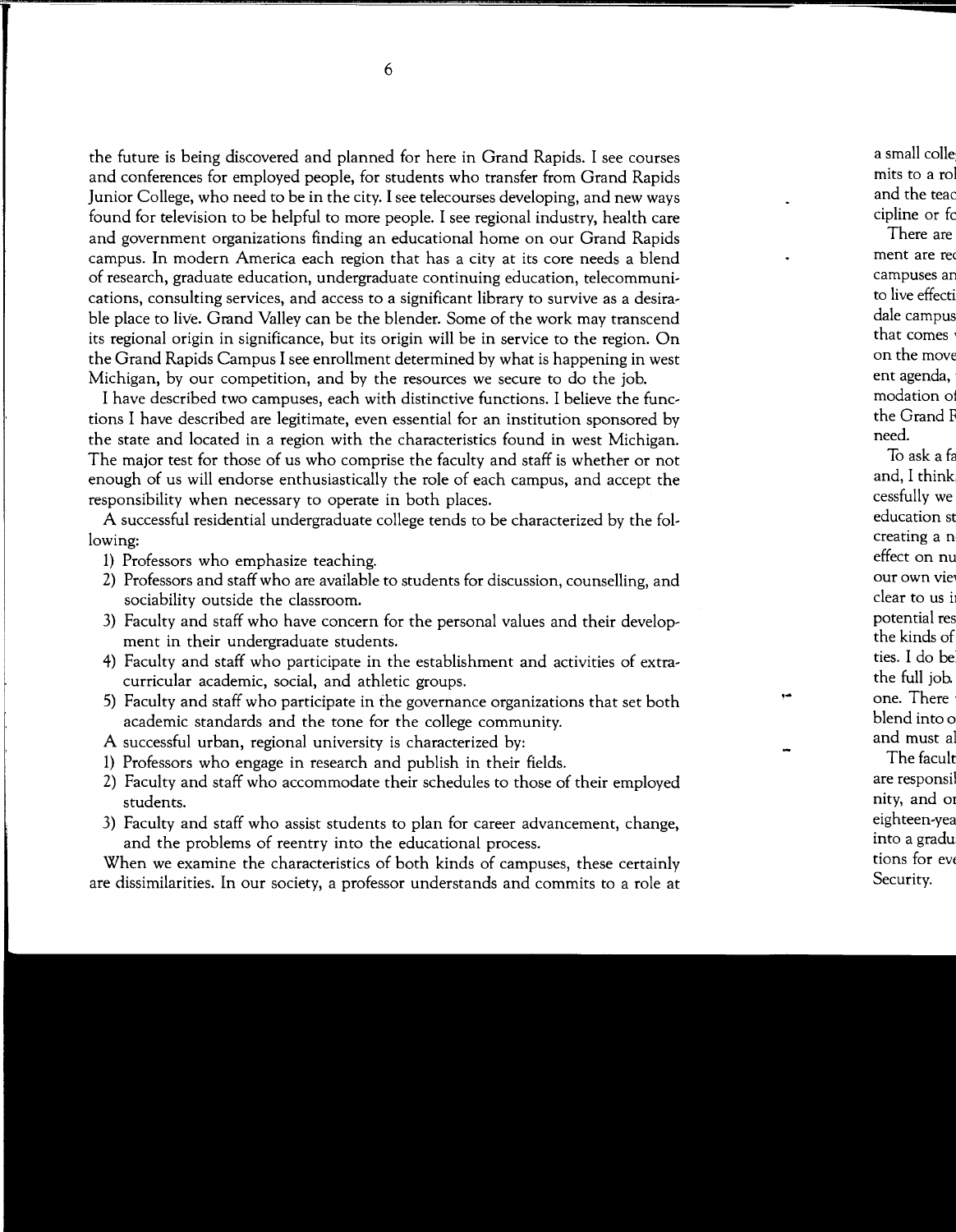a small college, one calling for dedication to students and teaching or he or she commits to a role as a university professor where research and publication are essential and the teaching directed to professional development, whether in an academic discipline or for a job in what the non-academic refers to as the real world.

There are not many places similar to Grand Valley where both kinds of commitment are required to such a wide extent. Some faculty will move between the two campuses and their success and the success of the college will depend on their ability to live effectively in two environments. *In loco parentis* is not really dead, and the Allendale campus will continue to have many students who want the kind of campus life that comes with the concept. The Grand Rapids campus will be filled with people on the move who in all likelihood will be parents themselves. They will have a different agenda, requiring less emotional and social time, but nonetheless needing accommodation of one kind or another. And the organizations of the area will focus on the Grand Rapids campus as they seek from academia the research and service they need.

To ask a faculty as a whole to function effectively in both environments is unusual and, I think, new in higher education. Our institution will be measured by how successfully we do it. Of course we have had the resident student and the continuing education student for years, and have had some success with both. Yet we are now creating a new physical setting, a university with two campuses. That will have its effect on numbers of students in the future, the view of the public toward us, and our own view of ourselves. We will be different. How we will be different will be more clear to us in 1990 than it is now. Still, we should anticipate the difference with its potential responsibilities and dangers as best we can. I can't describe for you in detail the kinds of actions we should take to guarantee that we will fulfill those responsibilities. I do believe that the key to success lies in a unified faculty that is ready to do the full job. While many operate on both campuses, others will work primarily on one. There will be Allendalers, Downtowners, and Mugwumps, but they must all blend into one faculty when major decisions are made on curriculum and personnel, and must all participate in making the academic policies for our varied clientele.

The faculty is not alone in meeting this premier challenge. Student Services people are responsible for two programs--one that pulls together a happy residence community, and one that guides older adults to an improved life. Admissions summons eighteen-year-aids to our beautiful residence campus, and shows older adults the way into a graduate curriculum leading to greater achievement. There are similar implications for everyone-Financial Aid, Records, Accounting, Personnel, and Plant and Security.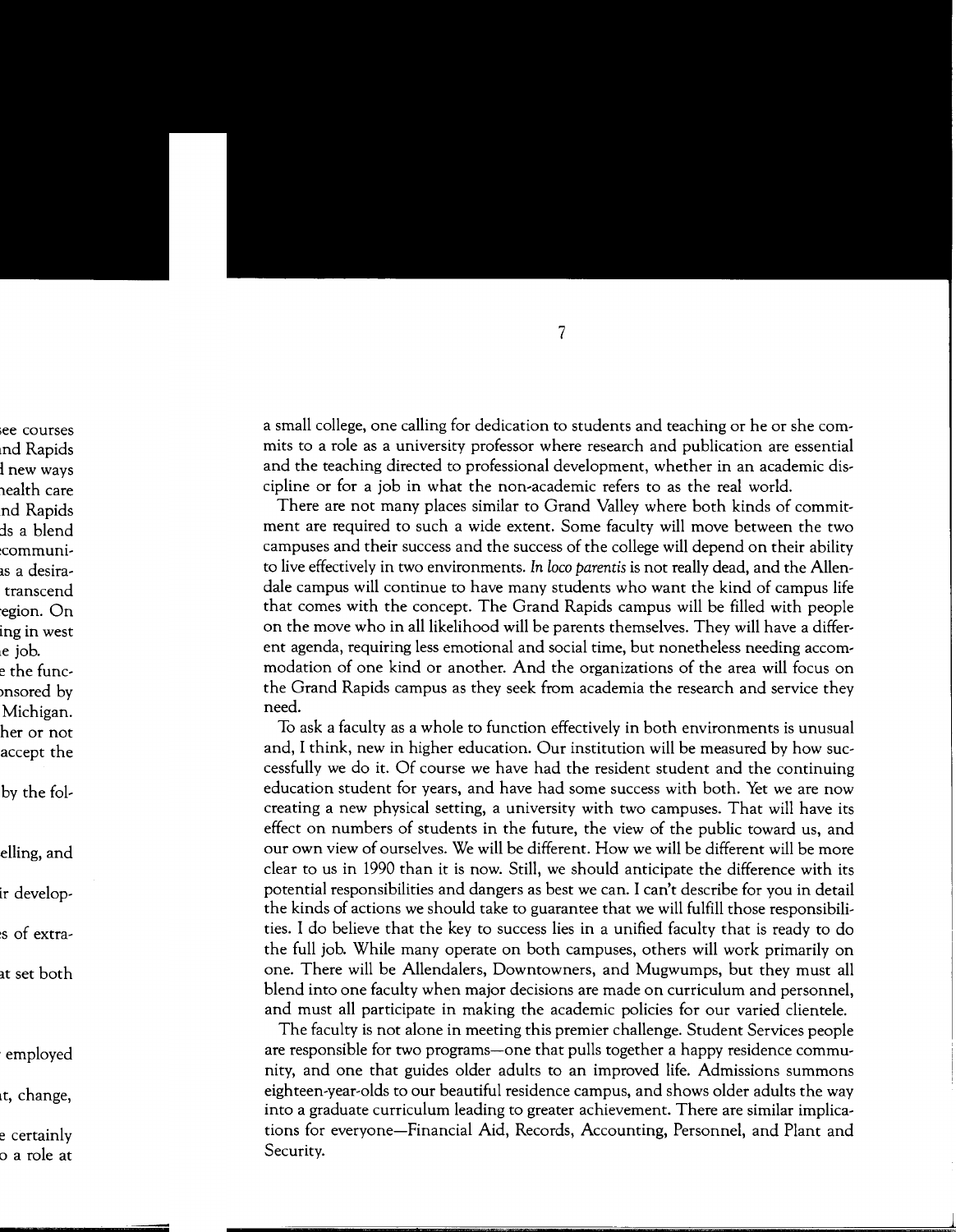We really have an opportunity to have the best of two academic worlds. First we can continue to develop here in Allendale a first-rate residence college, slightly larger than most liberal arts colleges, but with the characteristics of an excellent one as we have come to understand them in American higher education. Second, without altering what we want in a residence college, we can develop the characteristics of the new urban regional university, defining it and shaping it as we make it respond to those who need it.

I see the challenge as formidable, the outcome dependent on whether or not a large majority of us share the vision of what we are becoming and feel positively about it. There have been different visions for Grand Valley from the time of its inception over twenty-five years ago. Some of us old-timers remember strong positions, ardently debated, or heatedly articulated in the coffee room about what Grand Valley should become. Most of us I think live with some satisfaction for what we are, but we live with our disappointments too.

For some of you enthusiasm for the new facility runs high. For others who have concern for what effect it may have on the college's resources and the Allendale campus, there is less enthusiasm. Fortunately, the appropriation this year for the building opening is adequate to meet the expenses. I think we are fortunate to open the building when the state has the resources to support it.

The Stow & Davis property will be given to us sometime between next March and the summer of 1988. I have appointed Doug Smith, Director of our Office of Economic Opportunity, to head a task force to find immediate uses for the property in the short run so that it will be self-supporting until academic uses are found for the buildings and supported through appropriations, grants and gifts. So far the work of the task force is encouraging.

The Provost will be chairman of a task force to plan for the long range use of the Stow & Davis property, and faculty and administrative staff will be asked to work on this project. The implications of their work for the future of the institution is obvious. There is no need to rush their work, but the stability of the college community and the clear understanding of the public and state authorities require that a sensible long-range plan for the use of the property emerge during 1988.

Already there is interest from the Board of the new Research and Technology Center in some of the Stow & Davis property. The push for more research in technological fields came as a result of a Batelle Institute Study done for the Greater Grand Rapids Area Economic Team (a combination of municipalities, industries, businesses, and higher education institutions) and the Chamber of Commerce. The study pointed to a lack of such research in the area and the long term consequences of the defi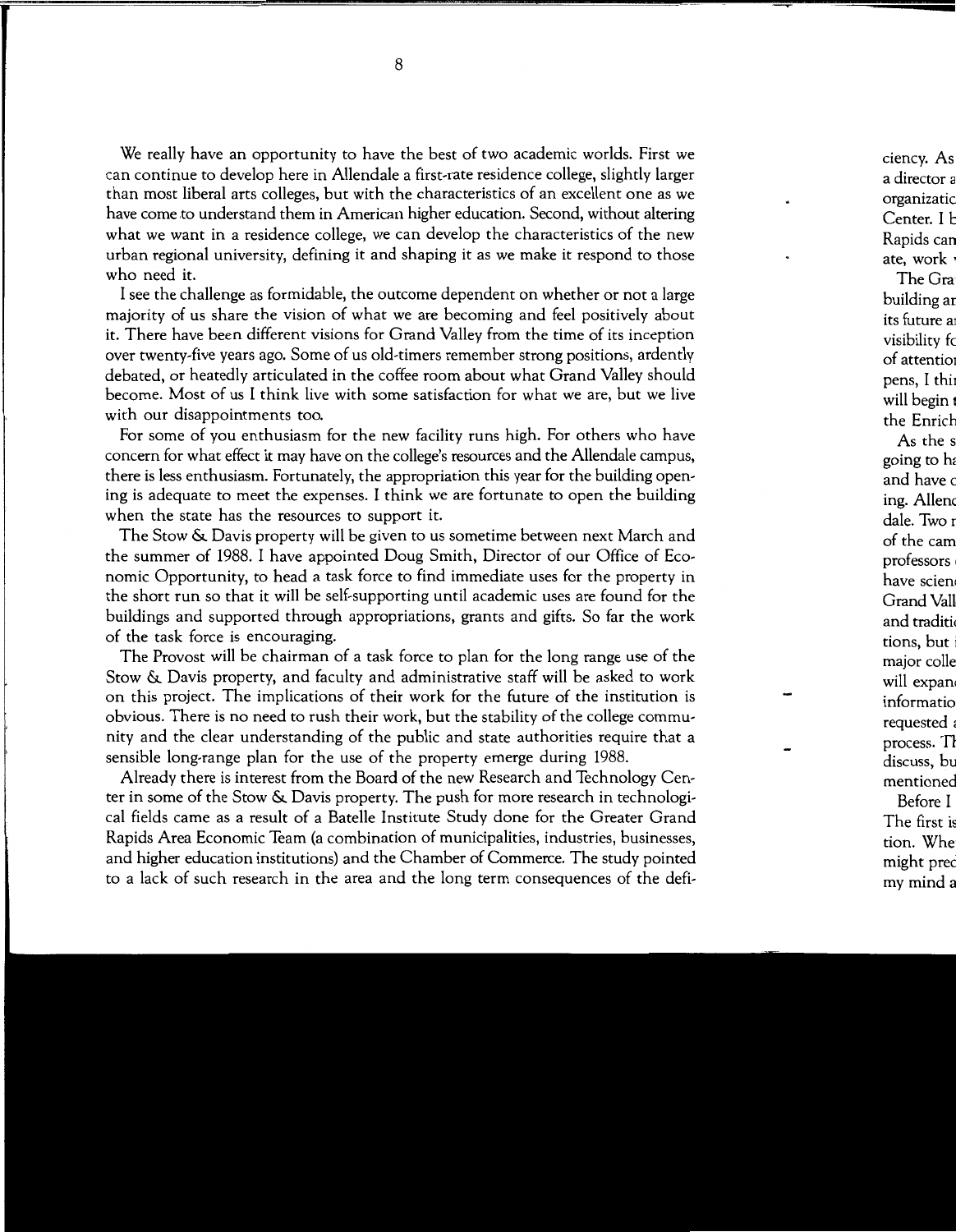ciency. As a result, local dollars and a state appropriation are available to appoint a director and begin operations. I am on the Board of the Center and of the GGREAT organization, so I have been involved in the formation of the Research Technology Center. I believe it will be an asset to us to have the Center located on our Grand Rapids campus where our researchers can hold joint appointments, and if appropriate, work with professors from other universities who are partners in the Center.

The Grand Rapids campus is our new reality. Even now before we occupy our new building and the older ones at Stow & Davis, plans are taking shape and ideas about its future are bubbling. I cannot foresee all the implications. I know there will be more visibility for Grand Valley, and with that comes some advantage, but also the kind of attention that is wearing on presidents and public relations officers. Whatever happens, I think most of us will enjoy the Grand Rapids campus most of the time. We will begin to occupy it next March and begin celebrating its opening from then until the Enrichment Fund Dinner in June.

As the structure rises on the Grand River, the question keeps coming, "What is going to happen to the Allendale campus?" Well, those of you who register students, and have observed the construction of four new dormitories, know what is happening. Allendale is filling up. I have shared with you my vision for the college at Allendale. Two major construction projects should accompany the academic development of the campus-first a science building, and second an addition to the Library. The professors of Loutit, Lake Michigan, and a few in AuSable will tell you why we must have science facilities. Libraries, by their very nature, must expand. We believe that Grand Valley should maintain one central library. This does not preclude some necessity and traditional materials being maintained by departments and schools in special locations, but it does mean that the Allendale campus will continue to be home for the major collection. Even as we promote graduate programs downtown, Zumberge Library will expand to hold the graduate collection we need. To facilitate the exchange of information between the Library at Allendale and the Grand Rapids campus, we requested and received from the state funds to automate the information exchange process. There are several other building, remodeling, and landscape projects I could discuss, but because of time I will save them for another occasion. The two I have mentioned are top priority with me, and I am interested in your reaction to them.

Before I conclude my remarks, I want to share with you my views on five topics. The first is accreditation by the National Collegiate Association for Teacher Education. When NCATE first came to my attention in the 1960's I reacted to it as one might predict a history professor would react. In subsequent years nothing changed my mind about the organization, even as I watched its influence increase, until three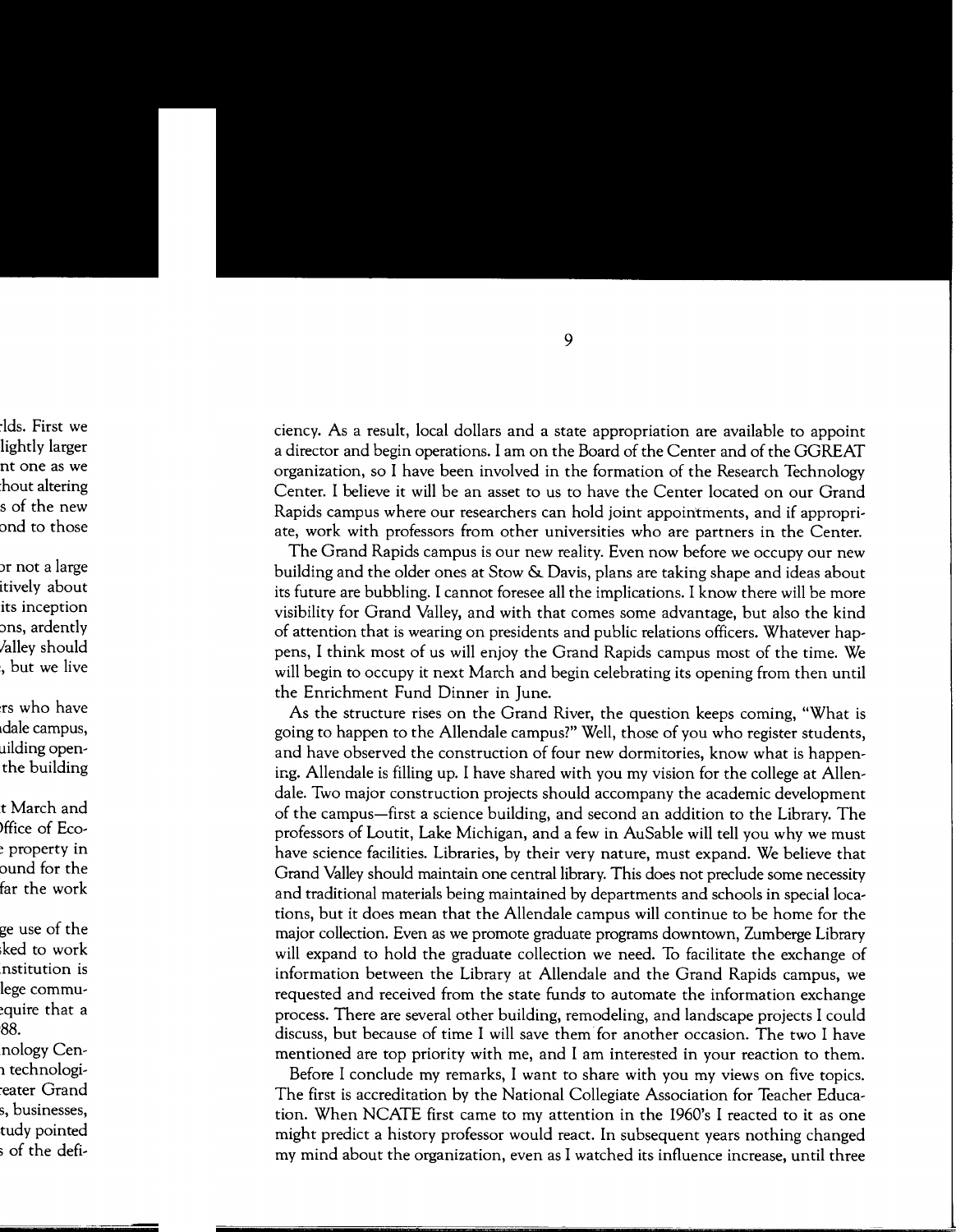years ago. After what I consider a false start at accreditation by NCATE, for which I will assume my share of responsibility, I visited the organization's headquarters in Washington. I was impressed favorably by what I heard and by the new executive. Before that I had grudgingly accepted the fact that we needed the accreditation. After that I went away with enthusiasm for what NCATE was trying to accomplish. I believed the School of Education faculty, along with the faculty of departments where education students major, and the administration would improve teacher education on this campus if all of us went through the accreditation process. There is no doubt that the stakes are high for the whole institution. The ramifications of failure and the benefits for success are not contained within the halls of the first floor of AuSable Hall. More than any other special field accreditation, this one has consequences for us all. Whether we like it or not, NCATE accreditation is moving closer to the position held by the Council for Social Work. If you aren't approved, you might as well not be in the business. I cannot see Grand Valley, with all of our achievements in placing good teachers, deprived of even greater achievements in the field. The faculty and director of the School of Education are working systematically, diligently, and I think with a degree of enthusiasm toward the goal ofNCATE accreditation. They deserve and must have our awareness, support, and from some of you closely related to their work, active help in this quest. The director has done what she could to cover the bases. She placed Professor Ten Eyck, a former priest, in charge of the Report of NCATE, and they expect a visitation in November.

The second topic is graduate education. For this fall's entering undergraduate students, we raised the requirements for admission, and we had nearly a twenty-five percent increase in applications from aspiring freshmen. As encouraged as I am by that, I am concerned about applications for graduate programs. They are down. The number of older adults in higher education appears to be leveling off throughout the country. I thought that might be true in undergraduate courses, but not in graduate schools. When I look to the future I see a complex society that requires increased learning in all fields. More people will have baccalaureate degrees than ever before, and as they pursue knowledge they will become involved at a graduate level. I have six questions about graduate education at Grand Valley that I believe need answering soon. Perhaps you have some also.

- 1) Do we need all-college standards for admission to graduate programs?
- 2) Do we need all-college standards for the operation of, and graduation from, those programs?
- 3) Do we need an all-college structure to oversee and administer graduate program standards?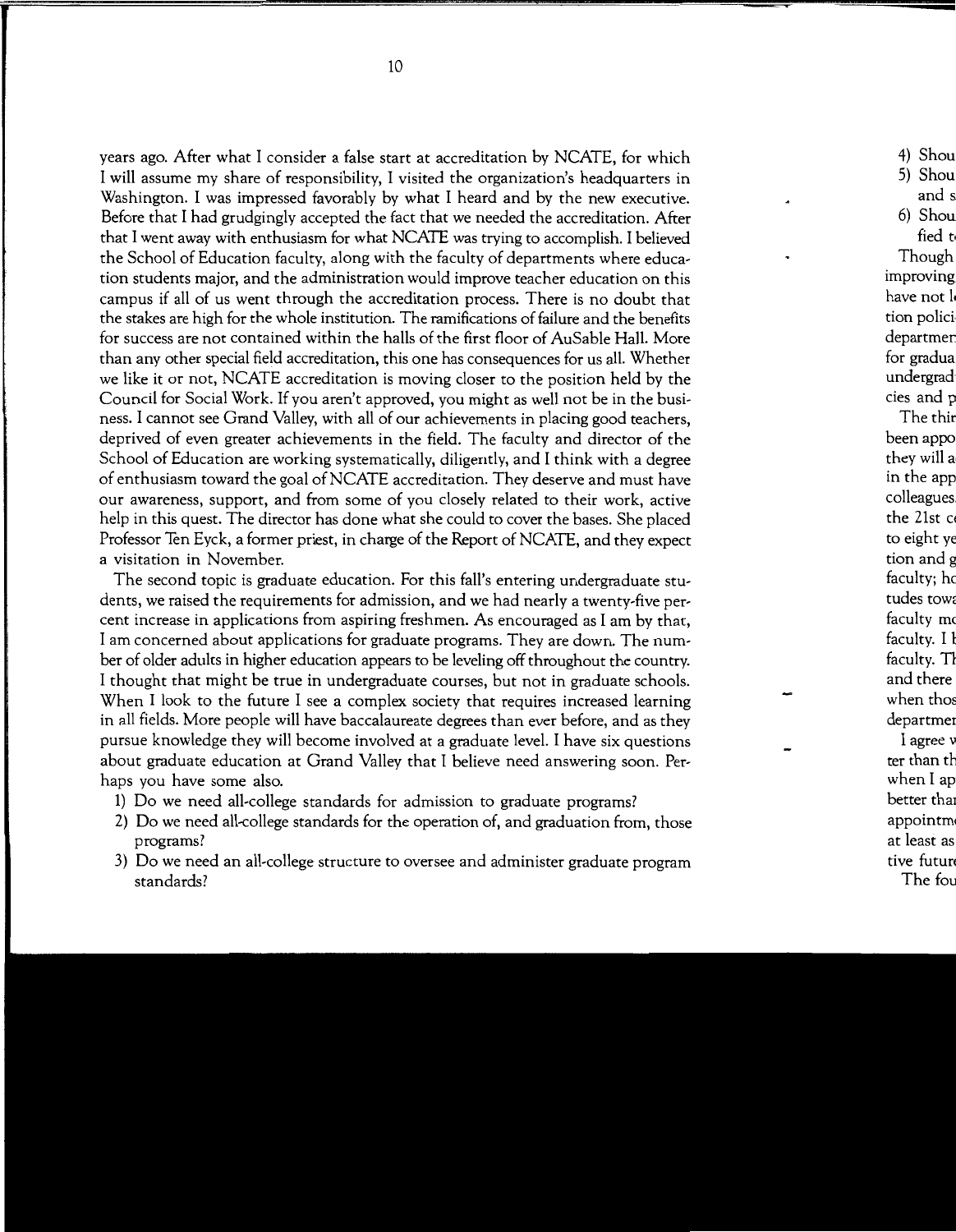- 4) Should we redesign our admissions approach for graduate students?
- 5) Should we encourage full-time graduate students to enroll, and provide the jobs, and support services necessary for them to succeed?
- 6) Should our graduate offerings in the future take into account professors qualified to teach at the graduate level who now do not have the opportunity?

Though I am pleased with the progress the faculty of each program is making in improving the quality of the graduate curriculum and in making appointments, we have not looked at the whole of graduate education and formulated graduate education policies; and though we administrators have encouraged individual schools and departments to consider graduate programs, we have not analyzed the future demand for graduate education adequately nor planned for recruitment as we have done for undergraduate students. This is the year to answer the questions and to put the policies and procedures in place.

The third topic is faculty recruitment. Eighteen new full-time faculty members have been appointed this year. That is more than we have appointed in many years. I think they will add to the intellectual vigor of the college. To those who have been involved in the appointment process, I congratulate you on attracting what appear to be able colleagues. There is no single factor that will affect the quality of the college into the 21st century more than the appointment of faculty colleagues in the next five to eight years. The standing of this institution can be enhanced by good administration and good quality students, but it will ultimately depend upon the quality of the faculty; how well they teach; the quality of their research and publication; their attitudes toward students. A really bad administration can be overcome by an excellent faculty more easily, I believe, than a competent administration can replace a weak faculty. I believe our eighteen new colleagues will be pleased at the strength of the faculty. The faculty here in a persistent way are building a fine academic institution and there is a growing awareness that it is happening. The whole process is enhanced when those who are responsible for filling positions take unusual care to improve their departments and schools by every appointment.

I agree with the theory that those who hire should always try to find someone better than they are and they are likely to benefit. In my experience I have always prospered when I appointed someone who worked for and with me who could function much better than I in some aspects of administration. I believe the same holds true in faculty appointments. You are a good faculty and I hope you will insist on appointing people at least as good as you, or, if beginners, with the potential to be as good. Our collective future and that of our students depends upon it.

The fourth topic is the economic outlook. At the Board of Control retreat Dean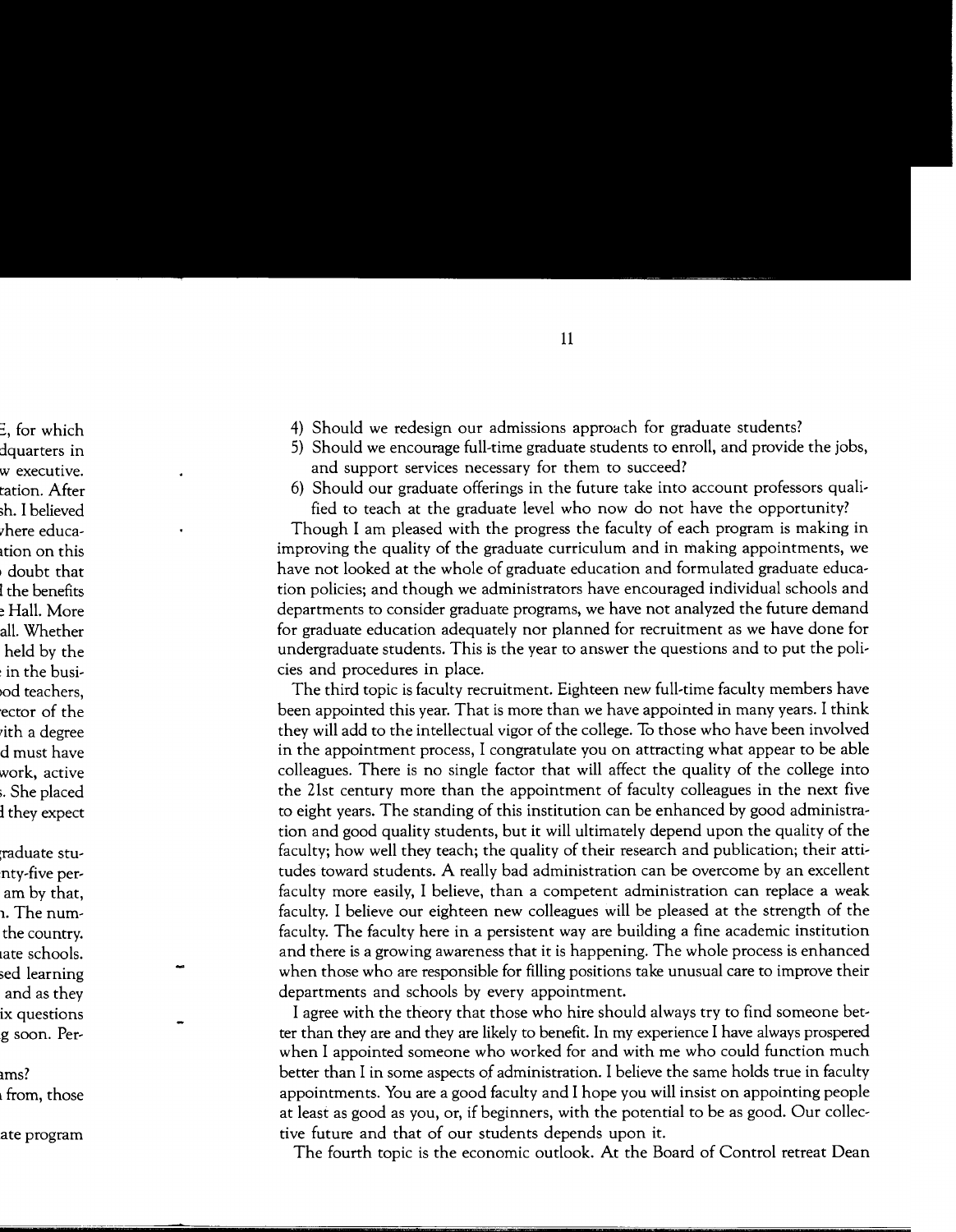DeVries gave us his annual economic forecast for 1988. I like for him to do that so as the Board considers what we propose they do so in the context of projected revenues. The dean said the economy for Michigan would be flat. The state economists tell us not to expect an appropriation at the rate of the past few years. They and the dean seem to be drawing the same conclusions from the same set of data. There is no prediction that we will suffer as we did in 1981 and into 1983, but I think it is well for all of us to know that the dollars may not be coming at quite so fast a pace. I do not see this as panic button time, but as a time for fiscal prudence (the ability to govern and discipline oneself by the use of reason). I feel that it is the responsibility of the administration to manage in such a way that the economic swings of the state have as little effect as possible on the academic work of the college. Even though we try we are not always successful, particularly in times of recession. In any case, I like to share with you the economic predictions on which we base our approach to administering in the coming year.

The fifth topic is the role of minorities at our college. I wish there were no need to put the spotlight on this topic. I wish people were just people and that divisions and discriminations and their consequences didn't exist. A year and a half ago we introduced a new approach to the recruitment of minority students at the urging of Bill Pickard, a Black, and a Board member at GVSC. We enrolled twelve minority students in a business program. Each was found a job and a mentor in business who agreed to see the student through college if his or her work was satisfactory. Don Williams was appointed to the Seidman School staff to direct the program. He recruited the students, found the jobs and mentors, counseled students and parents, visited students on job sites, and sometimes knocked heads together. Ten of the twelve students are back. Don believes they will graduate. This year he has admitted twentyfour new students entering out of one hundred who applied. The program costs money, but this one might be money well spent. Our hope is to have one hundred students in the program after four years. I hope seventy-five will graduate. I know the problem is so great and our contribution to its solution still untested. But we are trying, and if this works in business, let's try it in other departments and schools. It's the rifle approach. I think it has the best chance.

When the state of California has more Black and Hispanic students in elementary schools than whites, our society will take on a different hue in a short time. Higher education must be a more prominent part of the lives of people who are still called minorities. I am pleased that a few more minorities are on our faculty than last year. Our students of all races need them. I hope all of you join me in seeing the necessity for bringing citizens of all groups into higher education and most specifically into